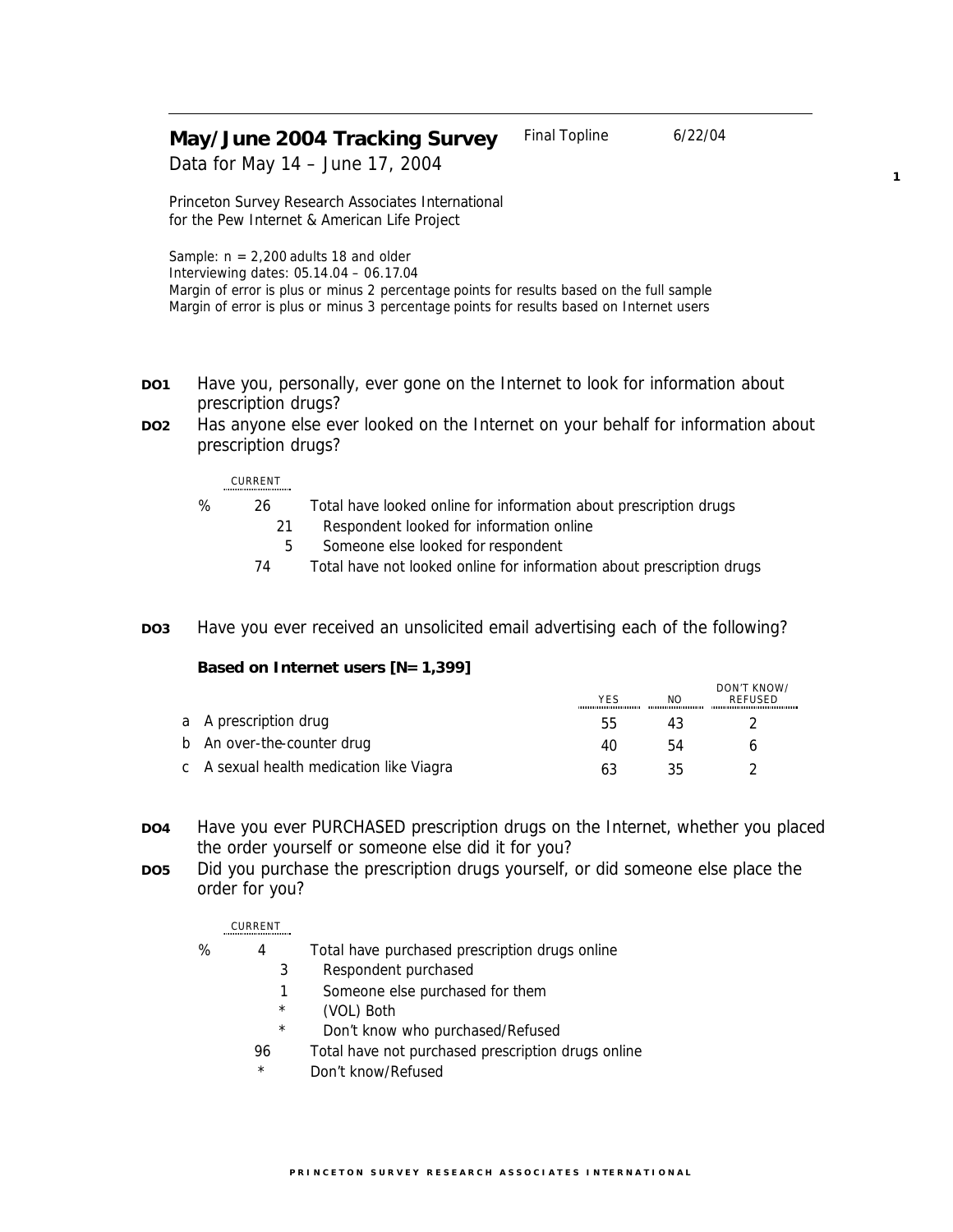**DO6** I'm going to read some reasons people decide to buy prescription drugs online. Please tell how important, if at all, each one was in YOUR decision to buy prescription drugs online. (First/Next) **(INSERT; ROTATE)** Was this very, somewhat, not too, or not at all important to your decision to buy prescription drugs online?

|                                                                                                   | VFRY<br>IMPORTANT | SOMEWHAT<br>IMPORTANT | NOT TOO<br>IMPORTANT | NOT AT ALL<br><b>IMPORTANT</b> | DON'T<br>KNOW/<br>REFUSED |
|---------------------------------------------------------------------------------------------------|-------------------|-----------------------|----------------------|--------------------------------|---------------------------|
| a Buying prescription drugs online saves<br>time                                                  | 58                | 16                    | 8                    |                                | b                         |
| b Buying prescription drugs online saves<br>money                                                 | 64                | 8                     |                      | 20                             |                           |
| c You can do your prescription drug<br>purchasing when it is convenient for<br>you                | 59                | 25                    | h                    | 8                              |                           |
| d You can do you prescription drug<br>purchasing in private, without having<br>to talk to anybody | 20                | 24                    | 17                   | 37                             |                           |

#### **Based on those who have bought prescription drugs online [ N=93]**

**INS** Many Americans do not have health insurance. Are you now covered by any form of health insurance or health plan, including any private health insurance plan or a government program such as Medicare or Medicaid, or do you not have health insurance at this time?

## CURRENT % 86 Yes, covered 13 No, not covered \* Don't know **Refused**

**DO7** Some health insurance plans require their subscribers to order certain prescription drugs either through the mail or on the Internet. Does your current health insurance plan require you to order certain prescription drugs through the mail or online, or can you order all of your prescription drugs at a local pharmacy?

| Based on those with health insurance $[N=1,939]$ |  |  |  |  |
|--------------------------------------------------|--|--|--|--|
| CURRENT                                          |  |  |  |  |
|                                                  |  |  |  |  |

- % 5 Have to order by mail/online
	- 89 Can order at local pharmacy
	- 6 Don't know/Refused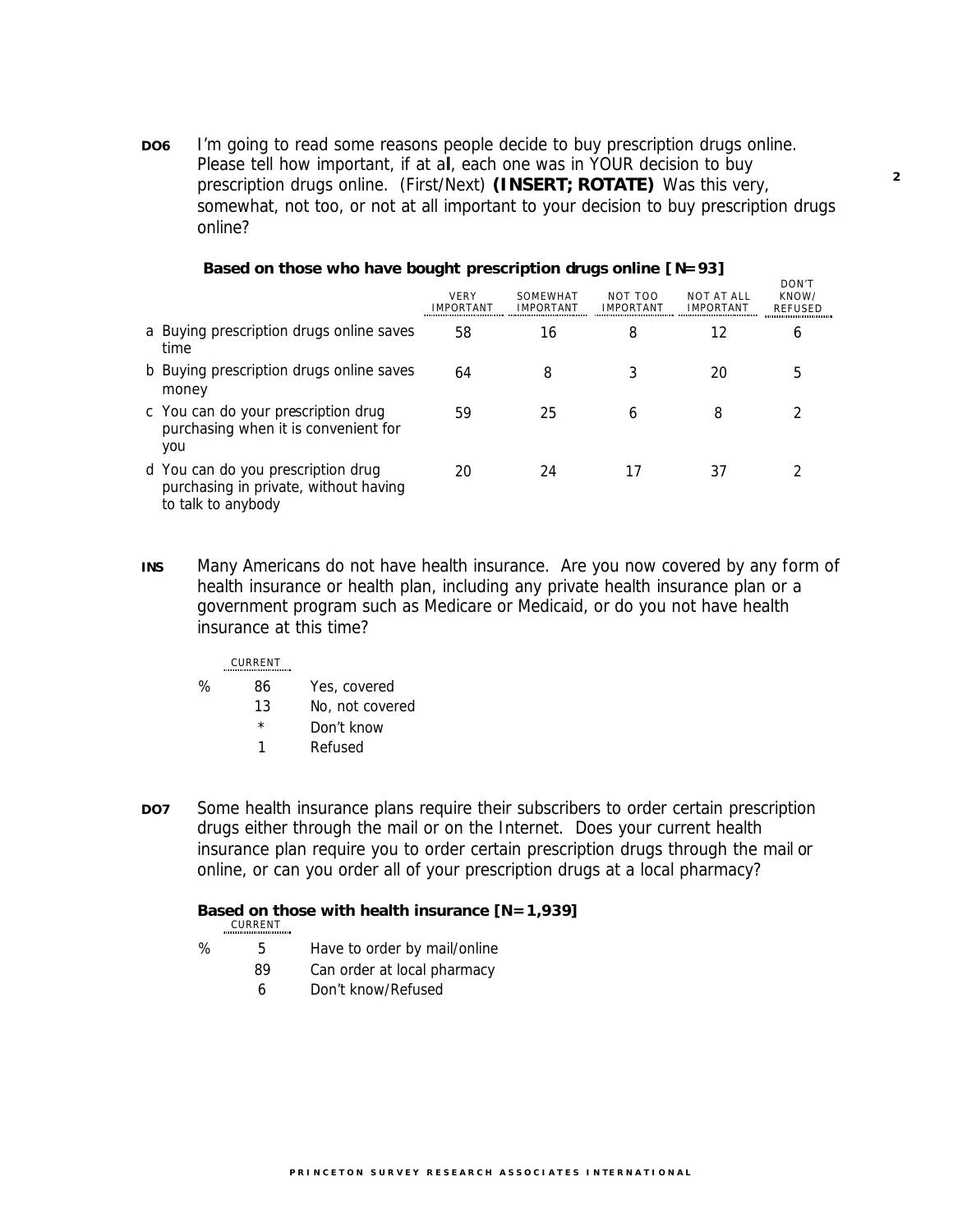For my next few questions, please think about the LAST time you purchased prescription drugs online…

**DO8** Were you responding to an email advertisement?

### **Based on those who have bought prescription drugs online [N=93]** CURRENT % 3 Yes

- 96 No 1 Don't know/Refused
- **DO9** Do you happen to know if the pharmacy site where you last purchased prescription drugs online was based in the United States or in another country?

**Based on those who have bought prescription drugs online [N=93]** CURRENT

| ℅ | 81 | In the United States |
|---|----|----------------------|
|   |    | In another country   |

11 Don't know/Refused

**DO10** Did the site require a prescription from your doctor?

**Based on those who have bought prescription drugs online [N=93]** CURRENT

| ℅ | 85 | Yes                |
|---|----|--------------------|
|   | 14 | No                 |
|   |    | Don't know/Refused |

**DO11** Did you have a prescription from your doctor?

**Based on those who have bought prescription drugs online [N=93]** CURRENT

| ℅ | 92 | Yes                |
|---|----|--------------------|
|   |    | Nο                 |
|   |    | Don't know/Refused |

**DO12** Still thinking about the LAST time you purchased prescription drugs online…Was the drug you purchased for a CHRONIC MEDICAL condition such as high blood pressure or arthritis, or was it for something else like weight loss or sexual performance?

**Based on those who have bought prescription drugs online [N=93]** CURRENT

% 74 Medical condition

- 23 Something else
	- 3 Don't know/Refused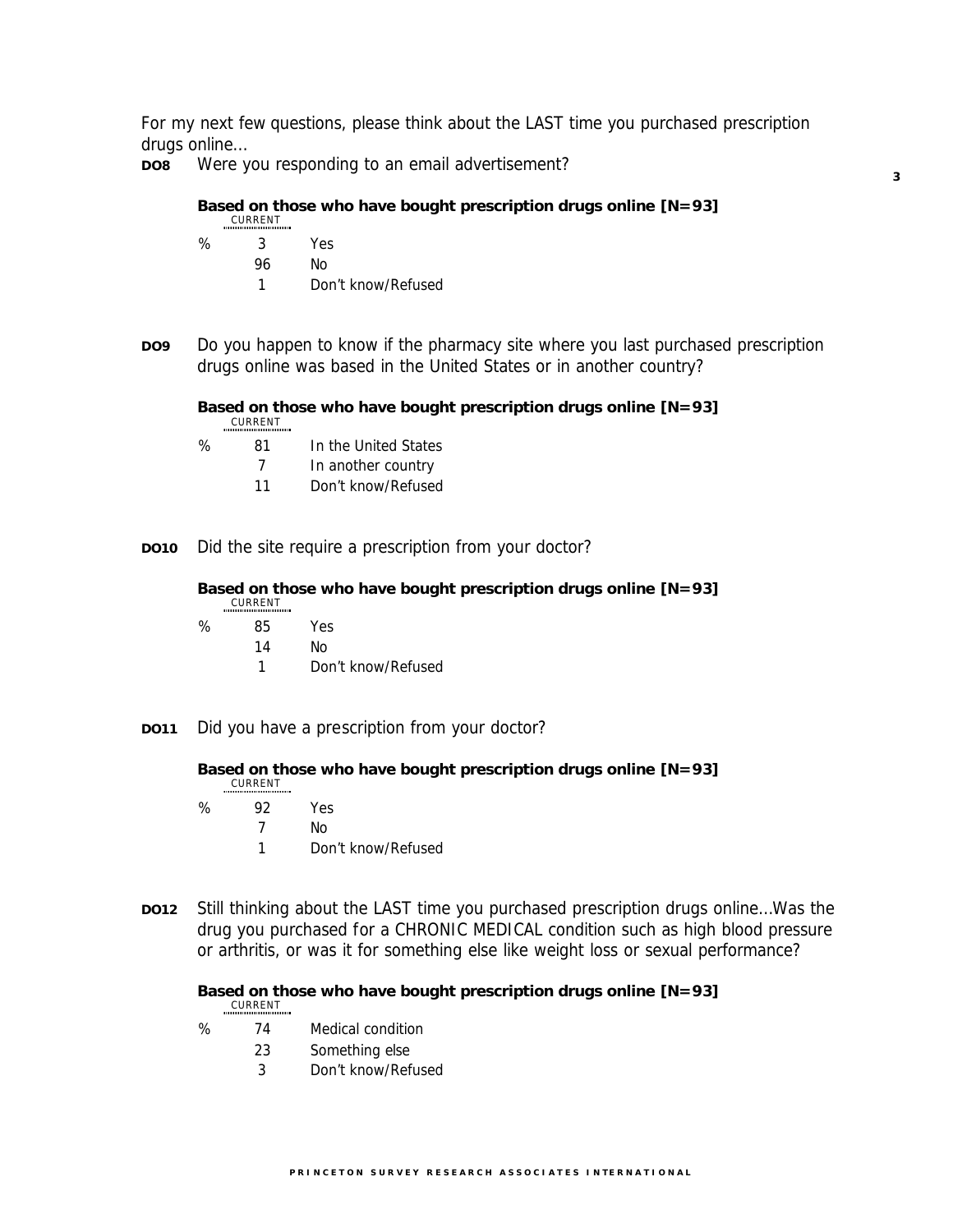**DO13** The LAST time you purchased prescription drugs online… How satisfied were you with…

| Based on those who have bought prescription drugs online [N=93] |                   |                       |                      |                         |                           |
|-----------------------------------------------------------------|-------------------|-----------------------|----------------------|-------------------------|---------------------------|
|                                                                 | VERY<br>SATISFIED | SOMEWHAT<br>SATISFIED | NOT TOO<br>SATISFIED | NOT AT ALL<br>SATISFIED | DON'T<br>KNOW/<br>REFUSED |
| a The COST of the drug                                          | 55                | 32                    |                      |                         |                           |
| b The QUALITY of the drug                                       | 87                | 10                    |                      |                         |                           |
| c The CUSTOMER SERVICE you received                             | 75                | 1 Q                   |                      |                         |                           |

**DO14** Have you ever had a BAD experience ordering prescription drugs online? IF YES: Can you tell me what happened?

**Based on those who have bought prescription drugs online [N=93]** CURRENT

| ℅ | 11 | Yes, gave response |
|---|----|--------------------|
|   | 89 | Nο                 |

- 0 Don't know/Refused
- **DO15** Do you plan to order prescription drugs online again in the future?

**Based on those who have bought prescription drugs online [N=93]** CURRENT

| % | 87 | <b>Yes</b>         |
|---|----|--------------------|
|   | 10 | No                 |
|   | 2  | Don't know/Refused |

**DO16** In general, do you think purchasing prescription drugs online is as safe as purchasing them at a local pharmacy, or do you think purchasing them online is LESS safe?

|      | CURRENT |                    |
|------|---------|--------------------|
| $\%$ | 20      | As safe            |
|      | 62      | Less safe          |
|      |         | (VOL) Depends      |
|      | 14      | Don't know/Refused |

**DO17** Some argue that allowing people to purchase prescription drugs online makes it too easy to obtain drugs illegally, without a prescription. Do you agree or disagree with that argument?

CURRENT

| ℅ | 68 | Agree |
|---|----|-------|
|---|----|-------|

- 20 Disagree
- 12 Don't know/Refused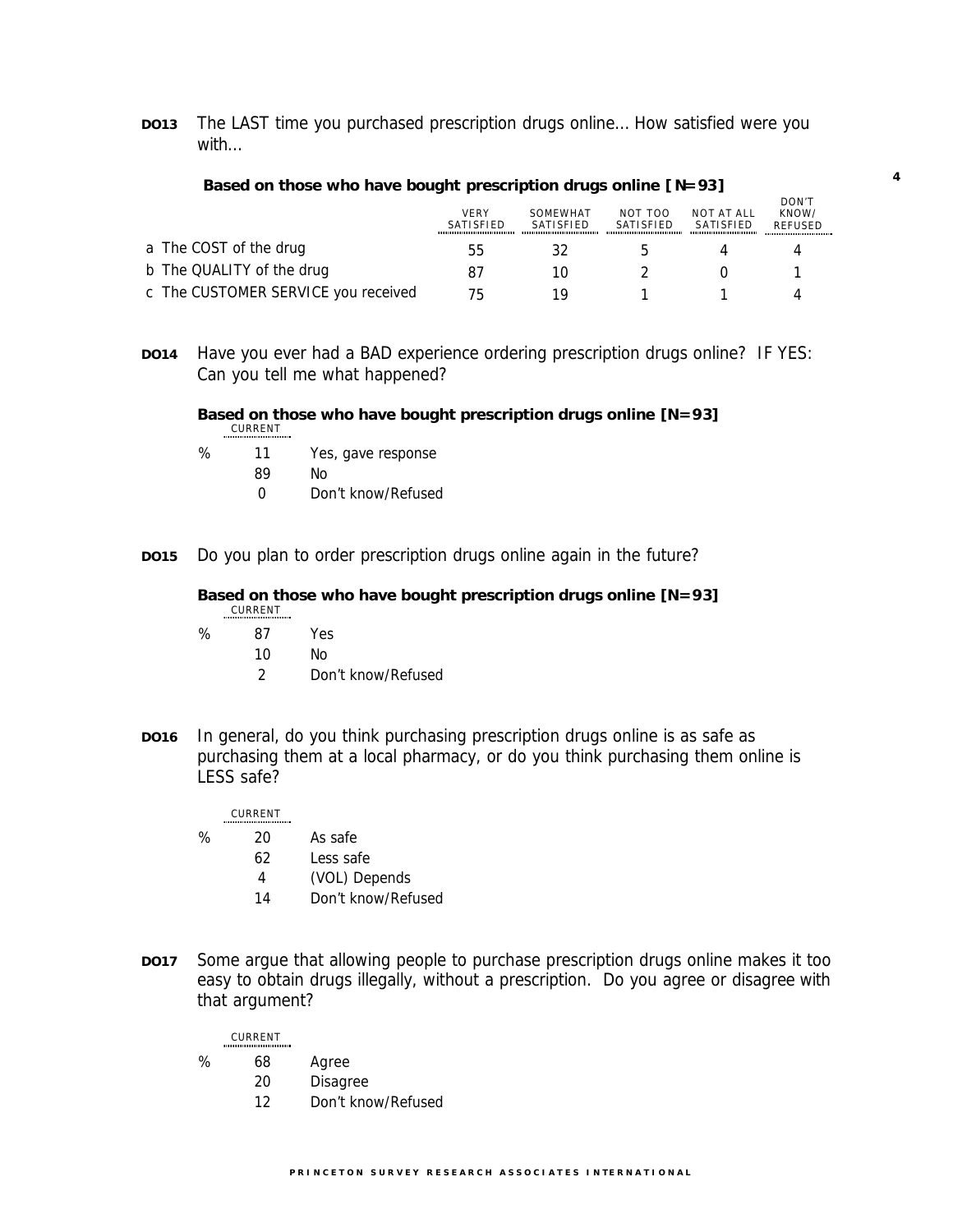**DO18** Others argue that people should not be allowed to purchase prescription drugs online because not all online pharmacies are licensed in the United States, and there's no way to guarantee the safety of drugs that come from other countries. Do you agree or disagree with that argument?

#### CURRENT

| ℅ | 71 | Agree              |
|---|----|--------------------|
|   | 20 | <b>Disagree</b>    |
|   | Q  | Don't know/Refused |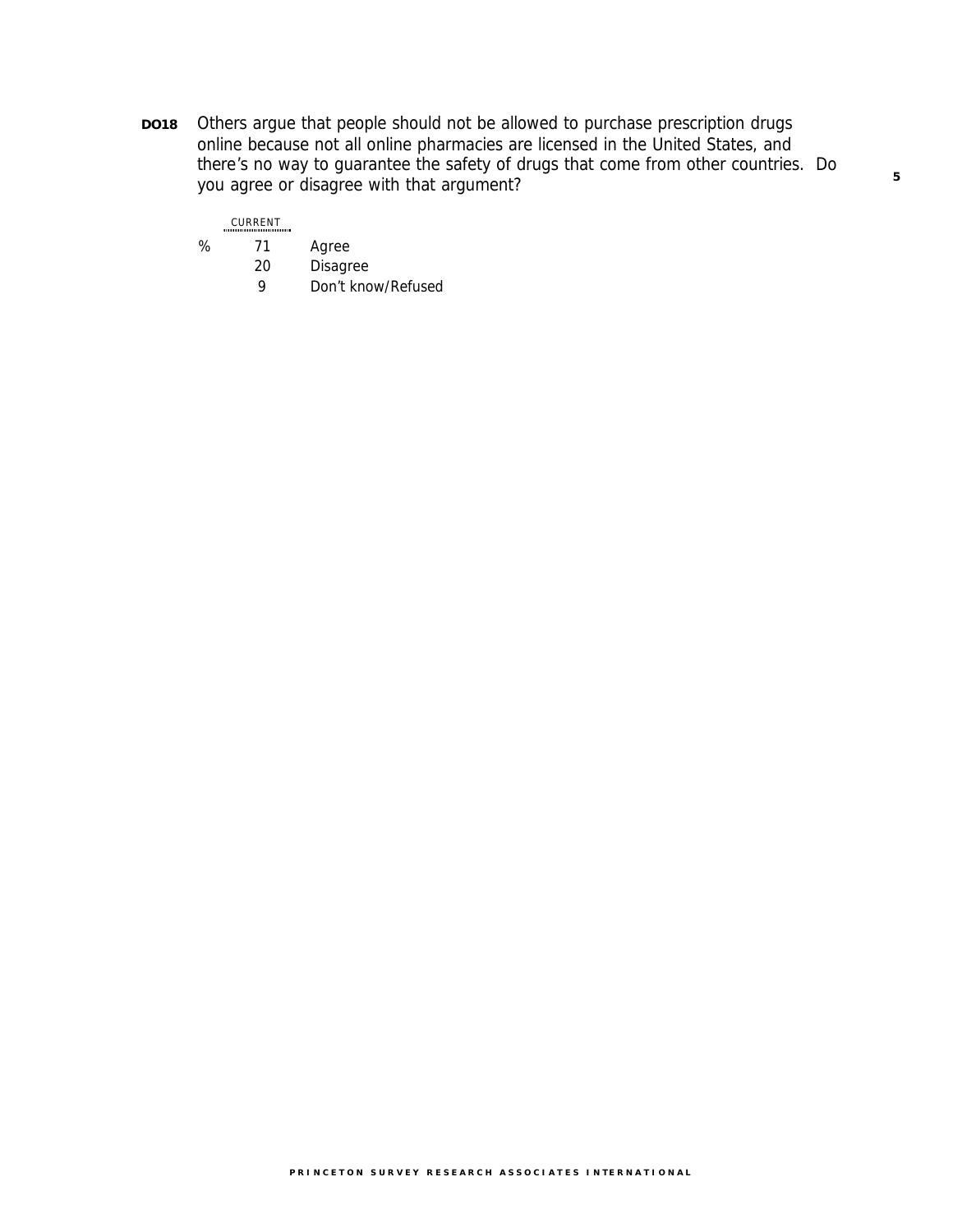## **Methodology**

The results in this report are based on data from telephone interviews conducted by Princeton Survey Research Associates from May 15 to June 17, 2004, among a sample of 2,200 adults, 18 and older. For results based on the total sample, one can say with 95% confidence that the error attributable to sampling is plus or minus 2 percentage points. For results based Internet users ( $n=1,399$ ), the margin of sampling error is plus or minus 3 percentage points. In addition to sampling error, question wording and practical difficulties in conducting telephone surveys may introduce some error or bias into the findings of opinion polls.

The sample for this survey is a random digit sample of telephone numbers selected from telephone exchanges in the continental United States. The random digit aspect of the sample is used to avoid "listing" bias and provides representation of both listed and unlisted numbers (including not-yet-listed numbers). The design of the sample achieves this representation by random generation of the last two digits of telephone numbers selected on the basis of their area code, telephone exchange, and bank number.

New sample was released daily and was kept in the field for at least five days. This ensures that complete call procedures were followed for the entire sample. Additionally, the sample was released in replicates to make sure that the telephone numbers called are distributed appropriately across regions of the country. At least 10 attempts were made to complete an interview at every household in the sample. The calls were staggered over times of day and days of the week to maximize the chances of making contact with a potential respondent. Interview refusals were recontacted at least once in order to try again to complete an interview. All interviews completed on any given day were considered to be the final sample for that day.

Non-response in telephone interviews produces some known biases in surveyderived estimates because participation tends to vary for different subgroups of the population, and these subgroups are likely to vary also on questions of substantive interest. In order to compensate for these known biases, the sample data are weighted in analysis. The demographic weighting parameters are derived from a special analysis of the Census Bureau's March 2003 Annual Social and Economic Supplement Survey. This analysis produces population parameters for the demographic characteristics of adults age 18 or older, living in households that contain a telephone. These parameters are then compared with the sample characteristics to construct sample weights. The weights are derived using an iterative technique that simultaneously balances the distribution of all weighting parameters.